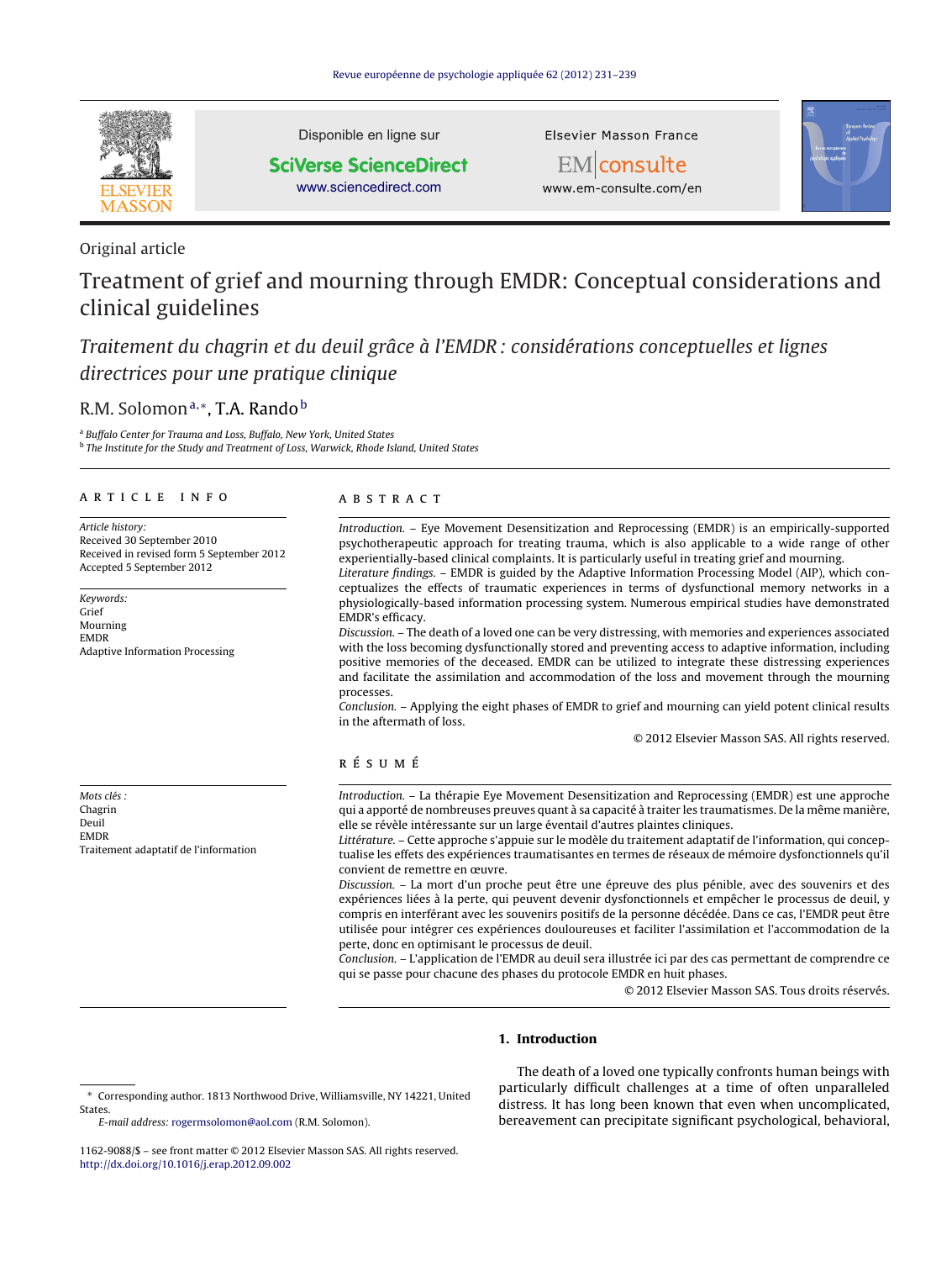social, physical, and economic sequelae ([Osterweis,](#page-8-0) [Solomon,](#page-8-0) [&](#page-8-0) [Green,](#page-8-0) [1984\).](#page-8-0) Consequently, there are few, if any, situations that warrant greater consideration for the application of therapeutic methodologies to alleviate pain, reduce dysfunction, work through conflicts, and promote adaptation. This article describes the rationale and clinical considerations for utilizing Eye Movement Desensitization and Reprocessing (EMDR) within an overall treatment framework for grief and mourning.

EMDR is an integrative psychotherapeutic approach comprised of eight phases and a three-prong methodology to identify and process past memories that underlie current problems, present triggers that elicit disturbance, and positive templates to be incorporated into the client's repertoire for adaptive future behaviors. Currently, EMDR is recognized and recommended as a firstline treatment for trauma in numerous international guidelines ([American](#page-7-0) [Psychiatric](#page-7-0) [Association,](#page-7-0) [2004;](#page-7-0) [Bisson](#page-7-0) [&](#page-7-0) [Andrew,](#page-7-0) [2007;](#page-7-0) [Department](#page-7-0) [of](#page-7-0) [Veterans](#page-7-0) [Affairs](#page-7-0) [and](#page-7-0) [Department](#page-7-0) [of](#page-7-0) [Defense,](#page-7-0) [2004;](#page-7-0) [National](#page-7-0) [Institute](#page-7-0) [for](#page-7-0) [Clinical](#page-7-0) [Excellence,](#page-7-0) [2005\).](#page-7-0) Over the past two decades, more than 20 randomized studies have established its efficacy with a wide range of trauma populations ([Bisson](#page-7-0) [&](#page-7-0) [Andrew,](#page-7-0) [2007\).](#page-7-0)

Each phase of EMDR therapy includes a variety of standardized procedures. However, one component of EMDR therapy that has garnered considerable attention is the use of eye movements. A meta-analysis [\(Davidson](#page-7-0) [&](#page-7-0) [Parker,](#page-7-0) [2001\)](#page-7-0) found little support for this component. However, a later review of the research included in the analysis conducted by a committee of the International Society for Traumatic Stress Studies [\(Chemtob,](#page-7-0) [Tolin,](#page-7-0) [van](#page-7-0) [der](#page-7-0) [Kolk,](#page-7-0) [Pitman,](#page-7-0) [2000\)](#page-7-0) found the studies flawed because of a variety of factors. Since that time, more than 20 randomized controlled trials have demonstrated positive effects for the eye movement component [\(Bisson](#page-7-0) [&](#page-7-0) [Andrew,](#page-7-0) [2007\),](#page-7-0) including decreases in emotionality and imagery vividness. These two factors alone would be expected to make treatment more tolerable for any trauma victim, including those suffering from the loss of loved one. One of these studies ([Hornsvelt,](#page-7-0) [Landwehr,](#page-7-0) [Stein,](#page-7-0) [Stomp,](#page-7-0) [Smeets,](#page-7-0) [&](#page-7-0) [van](#page-7-0) [den](#page-7-0) [Hout,](#page-7-0) [2010\)](#page-7-0) specifically evaluated participants recalling an aversive experience of loss. They were asked to hold in mind the image of the most distressing scene while either performing eye movements, listening to relaxing music, or not performing any dual attention task (recall only). The eye movement condition was found to be more effective than recall only, or recall with relaxation in decreasing emotionality of the most distressing scene related to loss.

In a nonrandomized study, [Sprang](#page-8-0) [\(2001\)](#page-8-0) demonstrated the effectiveness of EMDR therapy in the treatment of those suffering from the loss of a loved one. EMDR therapy was compared to exposure based Guided Mourning (GM) for treatment of complicated mourning. Of the five psychosocial measures of distress, four (State Anxiety, Impact of Event Scale, Index of Self-Esteem, and PTSD) were found to be significantly altered by the type of treatment provided, with EMDR clients reporting the greatest reduction of PTSD symptoms. Positive treatment effects were attained more rapidly with EMDR which necessitated fewer sessions. Data from the behavioral measures showed similar findings. Both groups had significant decreases in grief intensity with no significant difference. The author concluded that the benefit of EMDR treatment lies in the expeditious reduction of trauma symptoms, which can have an availing, though indirect effect on grief. Conversely, and as would be predicted by the Adaptive Information Processing (AIP) model which guides EMDR therapy, subsequent to treatment the rate of positive memories improved at a significantly greater rate for those treated with EMDR therapy than with GM.

As predicted by the AIP model, several studies and clinical reports have shown the beneficial effects result from processing the experiences that underlie current problems, which can include the deep distress, sense of powerlessness, vulnerability, or guilt that accompany a significant loss [\(Gattinara,](#page-7-0) [2009;](#page-7-0) [Lazrove](#page-7-0) et [al.,](#page-7-0) [1998;](#page-7-0) [Puk,](#page-7-0) [1991;](#page-7-0) [Solomon](#page-7-0) [&](#page-7-0) [Shapiro,](#page-7-0) [1997;](#page-7-0) [Solomon,](#page-7-0) [1995,](#page-7-0) [1998;](#page-7-0) [Solomon](#page-7-0) [&](#page-7-0) [Kaufman,](#page-7-0) [2002;](#page-7-0) [Solomon](#page-7-0) [&](#page-7-0) [Rando,](#page-7-0) [2007;](#page-7-0) [Solomon](#page-7-0) [&](#page-7-0) [Shapiro,](#page-7-0) [1997\).](#page-7-0) The application of EMDR therapy with grief and mourning will be explored through a case example below.

#### **2. Adaptive Information Processing model**

The AIP model, emphasizes the role of both memory networks and the physiological information processing system ([Shapiro,](#page-8-0) [2001\),](#page-8-0) which transfers experiences into physically encoded memories that are stored in associative memory networks. These memory networks provide an important basis for the person's interpretation of new experiences, and significantly influence his or her current perception, behavior, and feelings. Under normal circumstances, the information processing system integrates new experiences with previous ones, gleaning the information that is useful and discarding that which is not. This information, along with the appropriate emotional states, is stored in interconnected memory networks that guide the person's future actions.

However, high levels of disturbance, which can occur during even ubiquitous events (e.g., humiliations), can disrupt the system and cause the unprocessed memories to be stored in excitatory, distressing, state-specific forms ([Shapiro,](#page-8-0) [1995,](#page-8-0) [2001\).](#page-8-0) As a result, these experiences contain the perspectives, affects, and sensations that were encoded at the time of the disturbing event. Such experiences become dysfunctionally stored in a way that does not allow them to connect to more adaptive information, therefore preventing assimilation within more comprehensive memory networks. For instance, a person who experiences a traumatic or overwhelming incident may continue to experience the emotions, physical sensations, and frame of mind that occurred during the event, such as a sense of vulnerability and powerlessness.

Predictably, if a current situation triggers memory networks of dysfunctionally-stored information, the emotions and physical sensations inherent in the unprocessed memory automatically arise. These affects underlie the negative beliefs and perspectives that emerge and define the individual's response in the present. For instance, following the death of a loved one, a person can be "stuck" in negative beliefs and perspectives, and continue to experience the deep distress and pain that accompanies the loss.

The goals of the procedures and protocols of EMDR are to access the dysfunctionally-stored experiences and stimulate the innate information processing system in such a way that these isolated memories are linked up to and assimilated with new or currently existing functional neurological networks. Clinical observations of recovery observed in EMDR treatment sessions (for session transcripts, see [Shapiro,](#page-8-0) [2001,](#page-8-0) [2002\)](#page-8-0) show a rapid progression of intrapsychic connections, as emotions, sensations, insights, and memories emerge and change with each new set of bilateral stimulation (directed lateral eye movements, alternating taps or tones). In addition to a decline in trauma symptoms, clients give evidence of a comprehensive perceptual and psychological reorganization.

Physiological changes have also been evidenced by neuroimaging studies ([Bossini,](#page-7-0) [Fagiolini,](#page-7-0) [&](#page-7-0) [Castrogiovanni,](#page-7-0) [2007Lansing,](#page-7-0) [Amen,](#page-7-0) [Hanks](#page-7-0) [&](#page-7-0) [Rudy,](#page-7-0) [2005Levin,](#page-7-0) [Lazrove,](#page-7-0) [&](#page-7-0) [van](#page-7-0) [der](#page-7-0) [Kolk,](#page-7-0) [1999](#page-7-0)[Ohta](#page-8-0) [ni,](#page-8-0) [Matsuo,](#page-8-0) [Kasai,](#page-8-0) [Kato](#page-8-0) [&](#page-8-0) [Kato,](#page-8-0) [2009\).](#page-8-0) It is posited by the AIP model that successful EMDR treatment results in the targeted memory emerging from its isolated state to become appropriately integrated with the wider comprehensive memory networks comprising the totality of the individual's life experience. Some researchers posit that the EMDR procedures link into the same processes that occur during rapid eye movement sleep, and that the memory is transferred from episodic to semantic memory ([Stickgold,](#page-8-0) [2002,](#page-8-0) [2008\).](#page-8-0) Data from approximately, 10 randomized trials support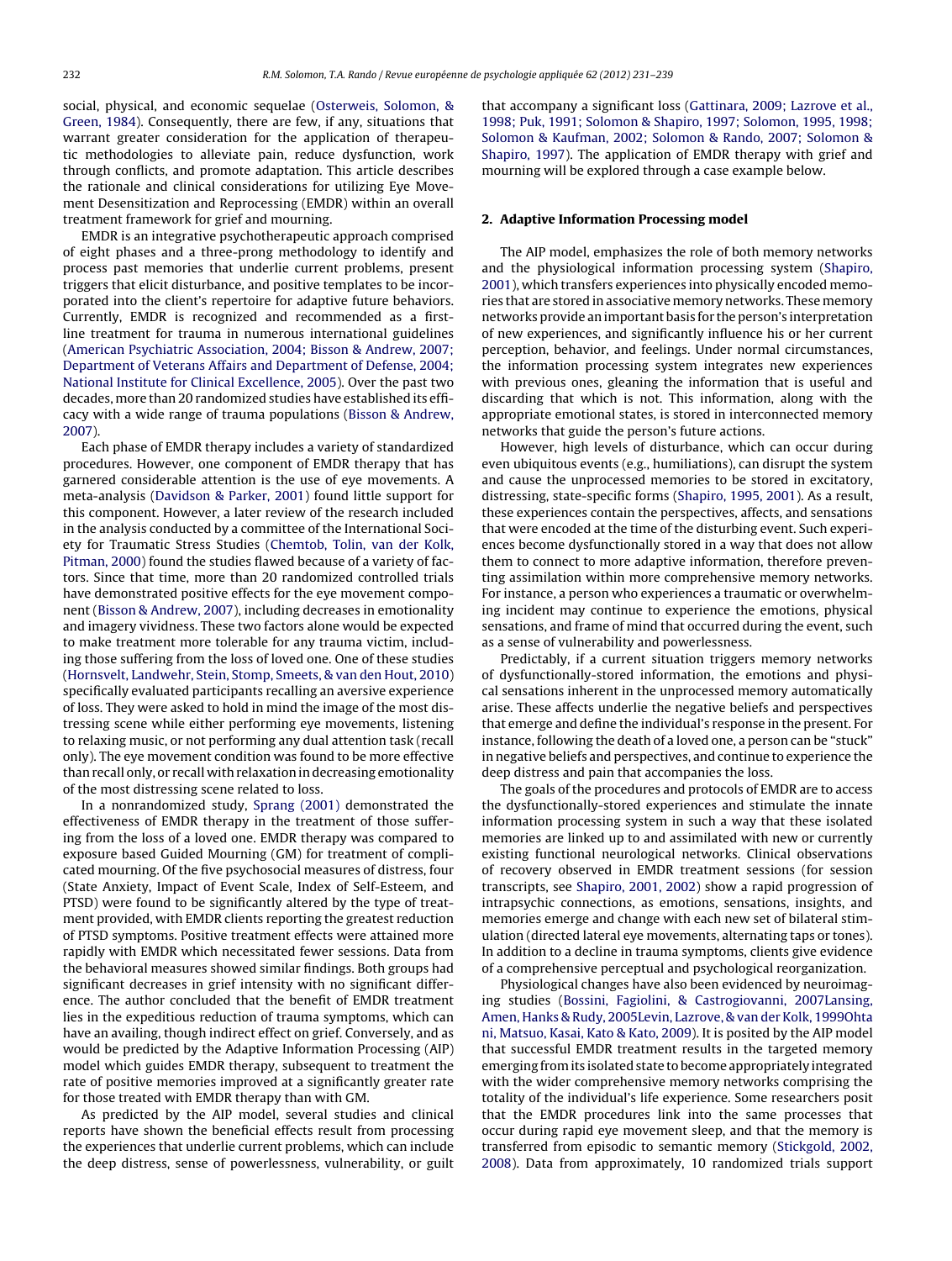this hypothesis [\(Parker,](#page-8-0) [Buckley,](#page-8-0) [&](#page-8-0) [Dagnall,](#page-8-0) [2009Parker,](#page-8-0) [Relph,](#page-8-0) [&](#page-8-0) [Dagnall,](#page-8-0) [2008Schubert,](#page-8-0) [Lee,](#page-8-0) [&](#page-8-0) [Drummond,](#page-8-0) [2011\).](#page-8-0) In essence, the memory is now stored in a new adaptive form, able to be recalled and verbalized by clients without the negative affect and physical sensations that characterized their previous psychological condition.

EMDR differs from Cognitive Behavioral Therapy (CBT) exposure methods in that it is not necessary to describe the memory in detail or do homework (e.g. daily going over the details of the event). Further, EMDR seems to result in an adaptive shift in perspective and affect — more than just desensitization — with such changes taking place spontaneously during all the reprocessing phases rather than through direct cognitive challenges and shaping of behavior as found in CBT.

#### **3. Potential mechanisms of action**

As with all therapies and many pharmaceuticals, the neurobiological mechanisms of EMDR therapy are not definitively known, and it is undoubtedly the result of the synergy and dynamic interplay between a number of processes and mechanisms ([Solomon](#page-8-0) [&](#page-8-0) [Shapiro,](#page-8-0) [2008\).](#page-8-0) For example, the assessment phase of EMDR may be helpful in that it involves an alignment of memory fragments (e.g. accessing a negative image, irrational beliefs, emotions, sensations), cognitive restructuring (in identifying negative and positive cognitions), and somatic awareness, which may help to separate negative sensations from their negative interpretations. EMDR also involves elements of mindfulness with the client instructed to just notice what is happening during the processing. Perceived mastery may be a factor with clients gaining a sense of control for their ability to mentally circumscribe and manipulate disturbing material during EMDR treatment, which can increase coping efficacy.

The eye movements component used during EMDR therapy also have been demonstrated to have an effect. Studies indicate the eye movement lowers arousal and decreases the emotionality and vividness of negative memories [\(Barrowcliff,](#page-7-0) [Gray,](#page-7-0) [Freeman,](#page-7-0) [&](#page-7-0) [MacCulloch,](#page-7-0) [2004Elofsson,](#page-7-0) [von](#page-7-0) [Scheele,](#page-7-0) [Theorell,](#page-7-0) [&](#page-7-0) [Sondergaard,](#page-7-0) [2008Engelhard,](#page-7-0) [van](#page-7-0) [den](#page-7-0) [Hout,](#page-7-0) [Janssen,](#page-7-0) [&](#page-7-0) [van](#page-7-0) [der](#page-7-0) [Beek,](#page-7-0) [2010;](#page-7-0) [Hornsveld](#page-7-0) et [al.,](#page-7-0) [2010\).](#page-7-0) Possible mechanisms underlying the therapeutic effect of eye movement which have received research support include interference with working memory ([Andrade,](#page-7-0) [Kavanagh,](#page-7-0) [&](#page-7-0) [Baddeley,](#page-7-0) [1997\),](#page-7-0) elicitation of the orienting response which prevents avoidance and facilitates integration ([MacCulloch](#page-8-0) [&](#page-8-0) [Feldman,](#page-8-0) [1996\),](#page-8-0) and the elicitation of similar physiological processes to those involved in rapid eye movement sleep [\(Stickgold,](#page-8-0) [2002\),](#page-8-0) Further research is needed to determine the effectiveness of the various components of EMDR, their interaction effects, and to understand the mechanisms of action. Ultimately, the mechanisms of action are viewed as facilitating reorganization of memory networks, resulting in adaptive integration of negative experiences.

## **4. Application of Eye Movement Desensitization and Reprocessing (EMDR) to grief and mourning**

Death of a significant attachment figure can result in a state of traumatic loss and symptoms of acute grief [\(Rando,](#page-8-0) [1993,](#page-8-0) [2013;](#page-8-0) [Shear](#page-8-0) [&](#page-8-0) [Shair,](#page-8-0) [2005\).](#page-8-0) In many cases, such symptoms often resolve following revision of the internalized representation of the deceased that incorporates the reality of the death [\(Shear](#page-8-0) [&](#page-8-0) [Shair,](#page-8-0) [2005\).](#page-8-0) Failure to accomplish this integration can result in one or more of the forms of complicated grief [\(Rando,](#page-8-0) [Doka,](#page-8-0) [Franco,](#page-8-0) [Lobb,](#page-8-0) [Parkes,](#page-8-0) [&](#page-8-0) [Steele,](#page-8-0) [2012\).](#page-8-0) The case discussions below show how EMDR therapy can facilitate a rapid integration through processing the traumatic aspects of the loss and facilitating an adaptive inner representation evidenced by the emergence of positive, meaningful memories with felt affect ([Solomon](#page-8-0) [&](#page-8-0) [Rando,](#page-8-0) [2007\).](#page-8-0) A discussion of the EMDR protocol will follow to illustrate EMDR treatment in more depth.

In AIP terms, the death of a loved can overwhelm the capacity of the mourner so that the experiences surrounding the death becoming dysfunctionally stored in memory. This is evidenced by a survivor becoming bombarded with negative images of the death scene, or continually re-experiencing the powerlessness and vulnerability associated with the worst moments of the event. As an example of the rapid treatment effects that can generally be attained, one client requested treatment because of prolonged grief over the death of her father in a nursing home four years before. Although she had many positive and neutral memories associated with her father, any deliberate attempt by the client to remember him (or any externally-stimulated reminders) induced vivid images of his suffering and death, along with feelings of powerlessness and guilt because she could not do anything to change the outcome. EMDR therapy was used to reprocess the memories of the events in the nursing home, along with her associated affect. EMDR therapy began with targeting the worst memory of her father in the nursing home (e.g. he was frightened, experiencing great pain, with the client feeling helpless to help him). Processing of this memory led to her remembering important forgotten details (such as how he would hold her hand at the bedside, his faith in God, and her attempts to make him more comfortable) and past positive memories (for example, a memory involving her father and her dog). Toward the end of the session, she felt that she helped him all she could, and had made a difference in his comfort level as he died. At the completion of the session, positive memories emerged when asked to think of her father,

According to the AIP model, the highly charged, disturbing memories of the father in the nursing home were stored dysfunctionally in the client's memory network. Since these distressing memories were so easily triggered, they became the major imagery available to her. Accessing and reprocessing the negative memories of the father's death resulted in the client's incorporation of more adaptive information (e.g., a more complete memory of the situation including positive moments and her efforts to help) and the spontaneous emergence of positive memories with corresponding affect. Now the metabolized events were accessible by choice, not by dysfunctionally-charged activation.

Traumatic and other adverse life experiences can complicate the grief. An important component of healthy grief and mourning is having access to memories of the loved one ([Solomon](#page-8-0) [&](#page-8-0) [Rando,](#page-8-0) [2007;](#page-8-0) [Solomon](#page-8-0) [&](#page-8-0) [Shapiro,](#page-8-0) [1997\).](#page-8-0) But when there are sufficiently disturbing circumstances, intrusive symptoms can block access to the memory network pertaining to the loved one, interfering with the mourning processes. As the above example illustrates, EMDR can be helpful in accessing the distressing event, facilitating adaptive processing and moving through the processes of mourning. An example involving traumatic circumstances follows:

A baby was killed in a terrorist bombing. The mother was not allowed to see the remains, but was told that the baby had died of a head wound. For the next two months, the only image the mother had of her child was an imagined picture of her baby with a severe head wound. She had no access to other memories. Further, this negative image was easily triggered and disrupted her ability to function. Two months later, after an hour assessment, EMDR therapy was provided. The negative vicarious image of the baby was targeted with the standard EMDR protocol. During processing, the pain of the loss was experienced. With further processing other memories started emerging, e.g. a memory of the baby with her husband, the baby with her, family interactions, and finally the memory of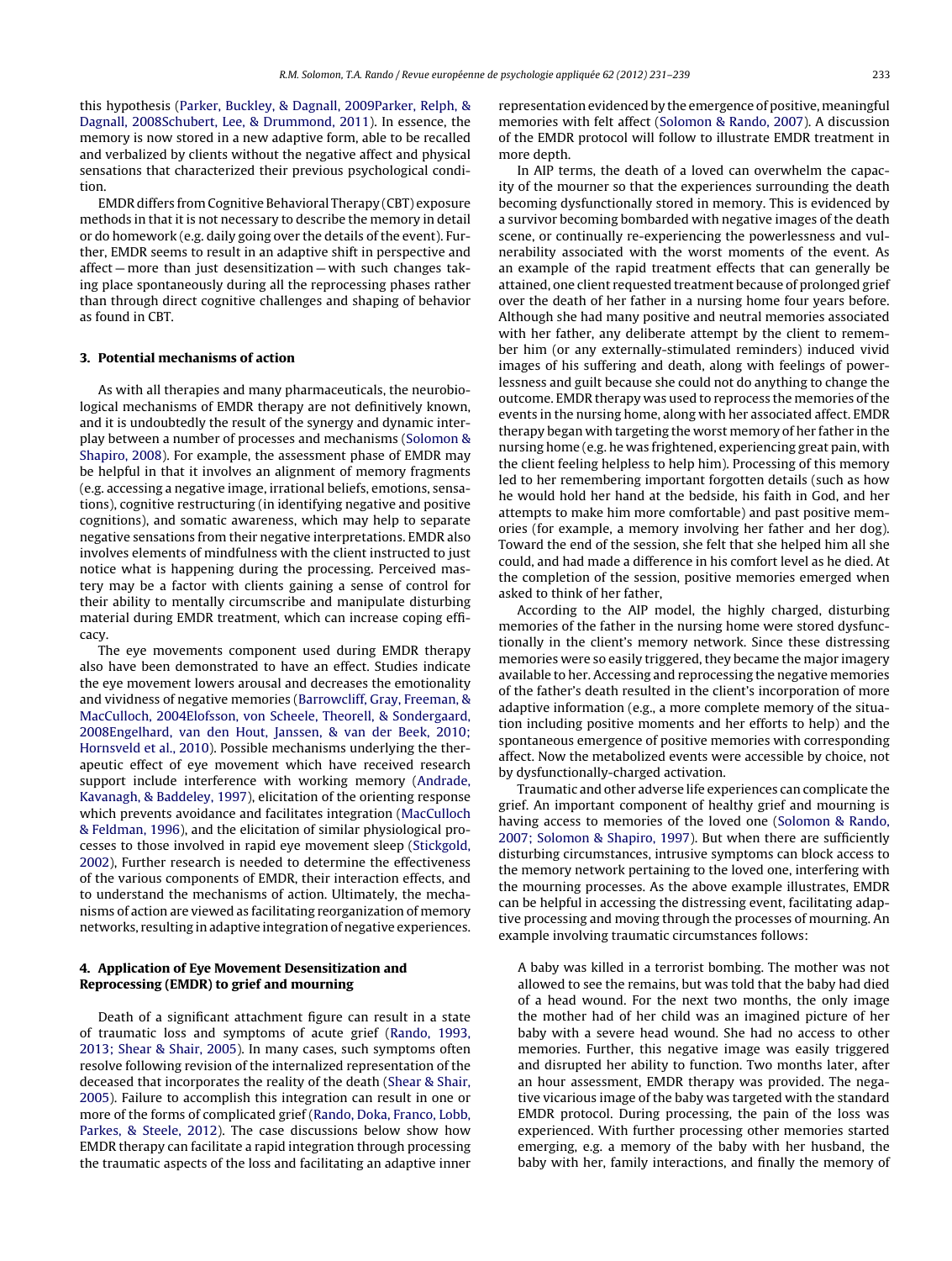handing her baby to the daycare worker and saying "Goodbye" and "I love you". Atthat moment, she wanted to stop the session because she felt a sense of peace and closure.

In this situation, the traumatic circumstances and being unable to view her baby had resulted in this mother's intrusive negative vicarious imagery, had blocked access to other memories. Processing the vicarious image allowed access to those blocked memories and resulted in a sense of closure. This enabled normal mourning to resume. Four months later, EMDR was again utilized to help the mother work through the rage she felt at the perpetrators of the explosion.

The above examples illustrate how distressing circumstances of the death can complicate mourning. However, there are other factors that do this as well, such as characteristics of the attachment, prior or concurrent mourner liabilities of unaccommodated losses and stresses or mental health problems, and the mourner's perception of lack of support ([Rando,](#page-8-0) [1993\)](#page-8-0) For example, a woman whose husband was killed had the belief, "I am not supposed to be happy", which was linked to childhood attachment issues with her own mother. Treatment involved addressing relevant childhood memories associated with these developmental circumstances, as well as issues related to the loss of her husband. Assessment is always needed to construct a treatment plan that includes the identification and processing of dysfunctionally-stored memories underlying current symptoms, including past developmental memories and circumstances contributing to the present that are contributing to the clinical picture. As will be discussed below, present triggers also need to be identified as well as the skills and resources needed for adaptive future coping.

## **5. Eye Movement Desensitization and Reprocessing (EMDR) treatment protocol**

A fundamental assessment issue for utilization of EMDR is identification of the upsetting moments, situations, and memories (dysfunctionally-stored information) that need to be processed to empower progression through the processes of mourning and the accommodation of the loss. What is targeted with EMDR is guided by a three-pronged protocol:

- processing the past memories underlying the current painful circumstances: these may include such instances as the moment the client heard about the death, hospital or funeral memories, or painful past memories involving the deceased. There may be dysfunctionally-stored memories of earlier events that underlie the current negative response to the loss (e.g., previous unresolved losses, traumas, attachment issues) that need to be identified and processed;
- processing the present triggers that continue to stimulate pain and maladaptive coping: it is important to address the current situations that evoke symptoms. This includes problematic situations that are difficult to cope with and/or evoke distress;
- laying down a positive future template: this involves facilitating adaptive coping patterns and strategies in present and anticipated future stressful situations. Clients may need to learn new coping skills first, which can then be actualized by imagining employing the new behavior during a future event.

EMDR is not a shortcut for movement through the processes of mourning or resolution of a trauma. Clinical observations indicate that the EMDR client goes through the same mourning processes, but may do so more efficiently because obstacles (e.g. "stuck points" or in AIP terms, dysfunctionally-stored information) to successful integration and movement are processed. Hence, rather than skipping aspects of mourning or forcing clients through mourning processes by neutralizing appropriate emotions or truncating individual growth, EMDR promotes a natural progression by processing the factors that could complicate the mourning. While some may fear that EMDR will result in forgetting the loved one, research ([Hornsveld](#page-7-0) et [al.,](#page-7-0) [2010;](#page-7-0) [Sprang,](#page-7-0) [2001\),](#page-7-0) as well as our clinical experience, indicates that EMDR seems to lead to the emergence of positive memories with felt affect. Very importantly, as illustrated in case examples, it appears that EMDR does not take away appropriate emotion. Again, EMDR must be integrated within a wider treatment framework appropriate for grief and mourning [\(Rando,](#page-8-0) [1993,](#page-8-0) [2013;](#page-8-0) [Worden,](#page-8-0) [2009\).](#page-8-0)

EMDR is an eight-phase, three-pronged (past, present, future template) protocol. These phases will be discussed with a case illustrating each phase of EMDR as it could be employed to address complicated mourning. The goal of these phases is to access and process conscious and non-conscious memories that are contributing to current difficulties. Thoroughly processing memory networks that are the basis of pathology, including vulnerability to stressors, results in the development of robust health, including a strong sense of resilience, coherence, and the ability to access and utilize personal resources. After this case history, which focuses on processing a past memory, brief case examples will be presented to illustrate processing of present triggers and future template.

#### **6. Phase 1: client history taking**

The history phase of EMDR includes identifying experiences that underlie present difficulties. In the context of grief, this involves the history of the relationship to the deceased as well as personal history. In terms of the AIP model, past distressing moments are identified. Often the moment of realization of the death is an appropriate initial target. This can be the moment the mourner heard about the news (e.g. a phone call), which can be an overwhelming and shocking moment; hospital scenes, the funeral, etc. However, the moment of realization could be before the death. For example, one man stated, "As soon as I saw him in the hospital, I knew we were going to lose him".

It is important to assess the client for suitability for EMDR. It is strongly cautioned against using EMDR in the aftermath of a loss when numbness, denial, or dissociation is being experienced. These psychological defenses are needed to cope with what is often a horrible, overwhelming reality for the mourner; they need to be respected. To process them prematurely can be an intrusion on the client that can stimulate overwhelming emotions that client cannot yet handle. Psychological first aid, support, friends, family, and "tender loving care" are needed at this point, rather than a probing therapy. Generally speaking, EMDR can be considered when the emotional impact starts to be felt, the client has sufficient affect tolerance to deal with the emotions that may arise, and there is sufficient internal and external stabilization ([Solomon](#page-8-0) [&](#page-8-0) [Rando,](#page-8-0) [2007\).](#page-8-0)

Case example: mother: A teenager was killed in a car crash. The 42-year-old mother was very distraught and, along with her husband, was engaged in grief counseling. She was referred for EMDR treatment two years after the death to help her deal with posttraumatic symptoms. She did not have a previous trauma history.

#### **7. Phase 2: preparation**

The preparation phase of EMDR involves establishing a therapeutic alliance, providing education regarding the symptom picture (including the grief and mourning processes, discussing EMDR treatment and its effects, and developing stabilization, depending on the needs of the client).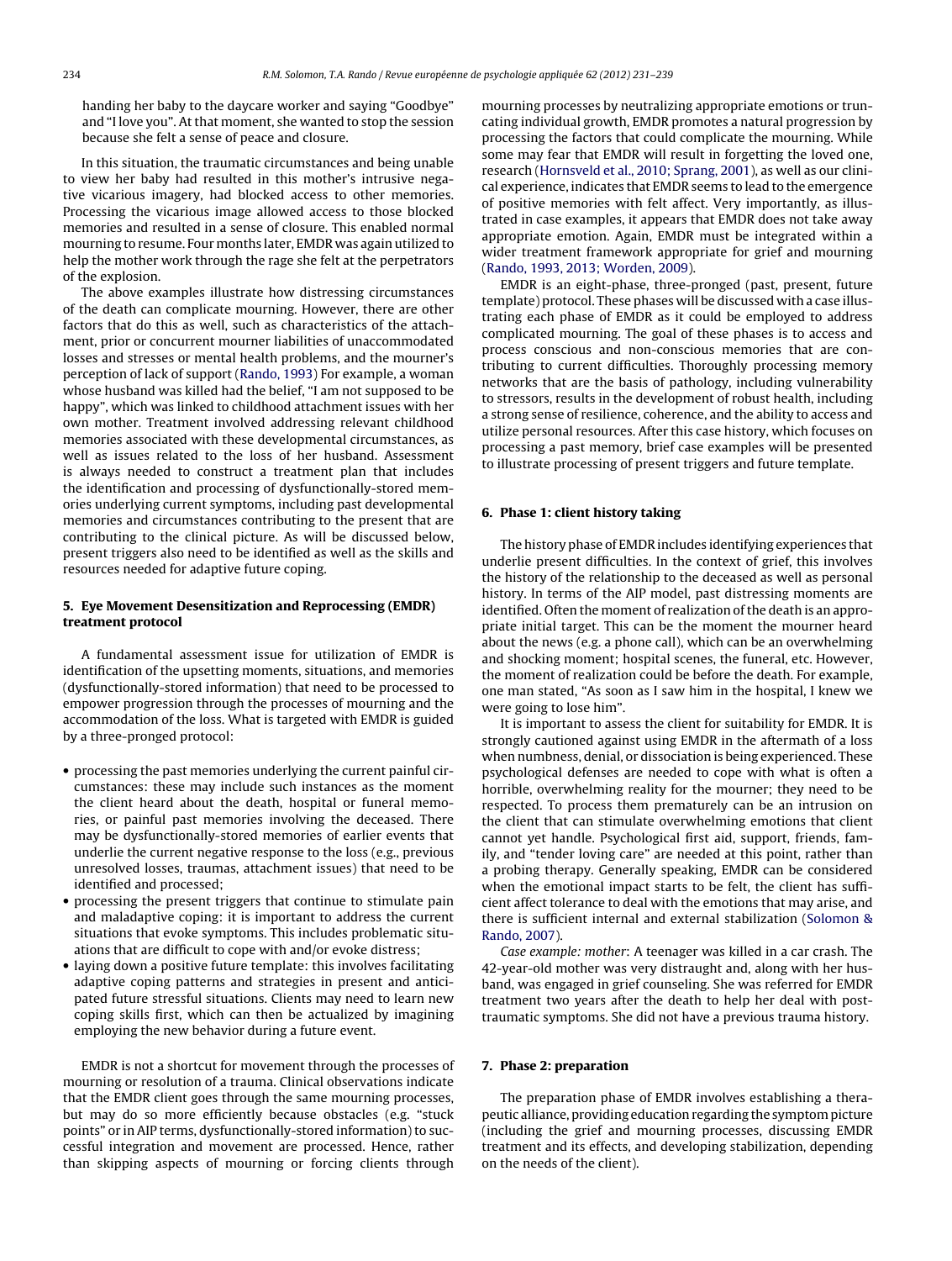With processing in which new connections are forged between the targeted dysfunctional memory network and the memory networks containing more adaptive information, the clinician must determine whether the necessary memory networks containing this information actually exist. If not, memory networks will need to be supplemented with appropriate experiences and information. For example, a client with a history of attachment difficulties may need experience with an accepting, nurturing therapist to encode positive relationship experiences to serve as counterexamples to their previous negative experiences. Once these positive experiences are encoded, they become part of the client's memory network involving relationships that is now available to link into and reconfigure memory networks containing negative relationship experiences.

For processing to take place, it is necessary for the client to access the dysfunctionally-stored information as it is currently encoded, and maintain a dual awareness; that is, to stay present ("one foot in the present") while the earlier memory is being experienced ("one foot in the past"). If the client lacks the ability to maintain dual awareness, preparation will need to include teaching him or her self-control techniques, such as relaxation skills, that foster stabilization, a sense of personal self-mastery, resourcefulness and control, which thus become encoded into the appropriate memory networks.

A client may also need resources and methodologies relevant to the specific clinical population being dealt with. For example, with loss, appropriate psychosocial education regarding grief, the mourning processes, and coping strategies are important.

Case example: mother: The mother met criteria for EMDR, that is, stabilized social situation, the ability to be present with her memories and emotions, and sufficient coping skills and ability to modulate her arousal. In the initial session, EMDR therapy was discussed and the client was taught several affect management strategies. This included a "safe place" exercise, deep breathing and other grounding methods. In the next session, a treatment plan was discussed with the agreement that the following session would target her memory of getting the news about her son's death. She could not think of this moment without experiencing significant distress.

#### **8. Phase 3: assessment**

The assessment introduces the reprocessing phases of EMDR and it is in this phase that specific elements of the targeted memory are called to mind. After accessing the disturbing experience to be used as the initial target for reprocessing, the client identifies the worst image, negative belief and emotion associated with the recall of that experience, and the location of the associated bodily sensations. The negative self-referencing belief that arises when the disturbing experience is brought to mind might be something like, "It's all my fault", "I am not good enough", "I am vulnerable", "I am powerless". A preferred, positive cognition (or positive, adaptive belief) is also identified to ascertain and verbalize the client's desired outcome. Baseline measures include the Validity of Cognition ([VoC] [Shapiro,](#page-8-0) [1989\)](#page-8-0) scale, on which clients rate how true the positive cognition feels to them on a 1 to 7 scale, where 1 = totally false and 7 = totally true, and a Subjective Units of Disturbance ([SUD] [Shapiro,](#page-8-0) [1989;](#page-8-0) [Wolpe,](#page-8-0) [1969\)](#page-8-0) scale, which uses a 0–10 scale, where  $0 = \text{calm}/\text{neutral}$  and  $10 = \text{the worst it could}$ be.

Case example: mother: This session focused on receiving the news that her son had been killed. The image was the police coming to her door. The negative cognition, having to do with her sense of powerlessness was "I cannot cope". Her positive cognition was "I can go on and thrive" with a VoC of 2. Her emotions were sadness and a profound anguish. The SUD was 10, and she felt the sensations in her stomach.

## **9. Phase 4: desensitization**

The desensitization phase is the first of the three active reprocessing phases. Here, the client focuses on the image, negative belief, and physical sensations associated with the disturbing memory, while simultaneously engaging in sets of bilateral stimulation. The goal of this phase is to address the dysfunctional aspects of the memories and allow their full integration within adaptive memory networks. Spontaneous shifts in cognition, emotion, and physical sensation demonstrate the in-session treatment effects. Positive templates for adaptive future behavior are also incorporated, as described below. Further, clinical observations indicate that EMDR can facilitate the processing of the "raw felt emotion" [\(Solomon](#page-8-0) [&](#page-8-0) [Rando,](#page-8-0) [2007\)](#page-8-0) often experienced by mourners that prevent realization of the loss.

Case example: mother: The mother's initial sets of bilateral stimulation were characterized by significant emotional distress. She would think of her son, and again experience a deep felt sense of loss when she realized he was dead, and feel that she could not connect with him (e.g. "I keep losing him over and over again"). Thirty minutes into the session (which included many sets of bilateral stimulation — in this case, eye movement), she said, "I can think of him now, and it's sad, but it's not so deep and hopeless". After this, another deep wave of emotion came up, with continued sobbing. After a few minutes she reported, "I just had a realization — that it's like being robbed a second time. When I look at his face, think about his beautiful smiling face, instead of being able to experience that love and that person, it's just horrible — I am not allowed to enjoy that". With continued processing for a few minutes she reported, "I was just thinking maybe I would be able to miss him without being devastated". After further eye movements she said, "It just occurred to me that when I clear some of this devastation, I can think of (names her son). . . I still don't want it to be true that he is dead, but he is". Several sets later, she said she felt more relaxed, as if a burden was lifted. After several more sets she said, "I feel more at peace. I know I can continue to heal". Then she was brought back to the initial target and asked what she noticed She replied, "I can think of him and feel love and I feel happy, but I also feel sad. . .". With continued processing, she reported, "A thought just came to me that I don't have to expend so much energy fighting it. I guess maybe I could possibly come back to trusting the universe a little" (She chuckles). Again going back to the initial target, she said, "I just feel pretty good and peaceful at this moment in time. . . This is the first time I could think about (names her son) beautiful, smiling face without hurting so bad". With further sets of bilateral stimulation she said, "I can't say that I've totally accepted his death, but I'm feeling more willing to move through the process because I want to honor him". "I can learn to live with this and honor his life". The SUD was a "2", which was thought to be appropriate to the situation. She also wanted to stop because she felt she was in a good place.

In this phase of EMDR, the raw felt emotion was processed, which enabled her to think of her son positively and with hope for her future. Though still sad, she was no longer "devastated". The SUD got down to a "2", which was deemed appropriate for the situation. Usually, the goal of this phase is to achieve a SUD of "0", that is, no distress. However, we are not computers and EMDR clinical experience and observations show that EMDR will not take away anything a person needs nor appropriate emotion. Hence, the SUD of 2 is ecological and appropriate to the situation.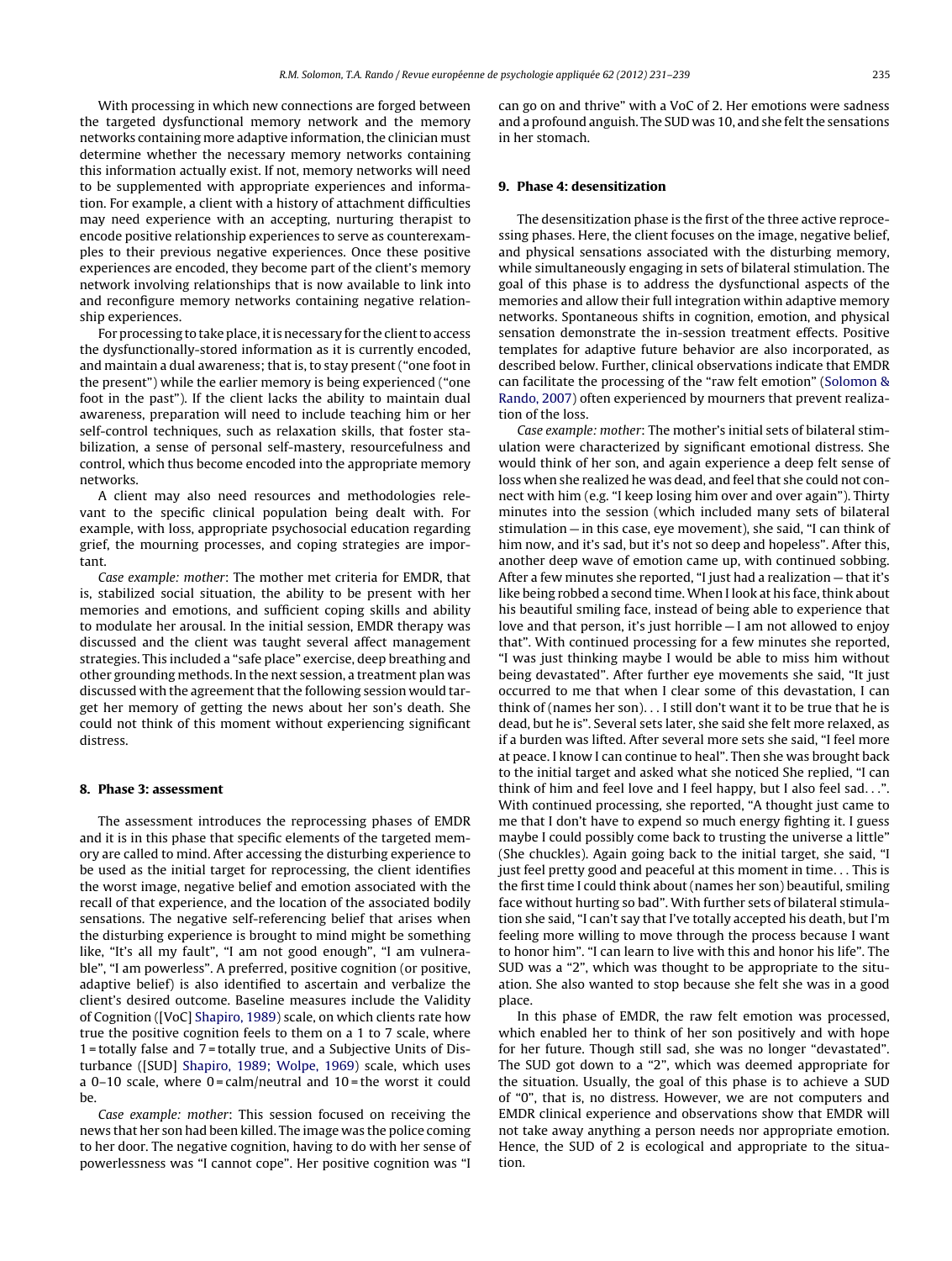## **10. Phase 5: installation**

Dr. Shapiro's original studies ([Shapiro,](#page-8-0) [1989,](#page-8-0) [2001,](#page-8-0) [2002\)](#page-8-0) found that the outcome of EMDR therapy was a spontaneous shift in the negative beliefs that people hold about themselves in relation to traumatic incidents. They shifted to positive beliefs. Further, as the result of the reprocessing, their psychological state shifts from distress to calmness, and from negative to positive emotions. Hence, with the consistently emergent adaptive, positive perspective that arises through processing, EMDR can be conceptualized as a paradigm for enabling resilience and coherence (cite Chapter). The Installation phase harnesses this naturally occurring shift toward resilience and an adaptive resolution by coupling the positive cognition with the traumatic memory and continuing the processing with additional bilateral stimulation. Processing continues by enhancing the connection of dysfunctionally-stored information with currently existing positive cognitive schemata and facilitating the generalization effects within associated memories networks. The VoC scale is used to measure treatment effects.

Case example: mother: The positive cognition that emerged for the mother was, "I could learn to live with this and honor his life". On a 1 to 7 scale, with one being totally false and 7 being totally true, the VoC was a 6. The "6" was thought to be appropriate to the situation since no matter how positive she felt, there was still sadness.

#### **11. Phase 6: body scan**

EMDR therapy strongly focuses on non-verbal information, including imagery, smells, tastes and sounds, and the bodily sensations associated with tension or discomfort. When the processing appears to be complete in relation to a specific target, clients are asked to close their eyes, hold in mind the positive cognition, and bring their attention to the different parts of their body, starting with their head and working downward, while noticing any tension, tightness, or unusual sensation. If such a sensation is experienced, it is processed with bilateral stimulation.

Not uncommonly, the body sensations that arise during the Body Scan can be connected to earlier, dysfunctionally-stored memories or other aspects of the target situation. Although the physical sensations are part of the stored memory, they are experienced through the afferent/efferent nervous system. Therefore, the body sensations themselves function as a direct link to the stored memory until it is fully processed. Processing is complete when no more disturbing physical sensations are associated with the memory. However, it is common for positive affective responses that are associated with strength and confidence to emerge and strengthen during this phase.

Case example: mother: The client was able to think of the target memory and the positive cognition with her body feeling much lighter and calm, though she felt some sadness. Another set of bilateral stimulation was given resulting in her continuing to feel calm. She still experienced some sadness and because it seemed to be appropriate to the situation, this phase of treatment was considered complete.

This example illustrates that EMDR does not take away appropriate emotion. The client's body felt much lighter and calm during the body scan, though she still experienced some sadness.

#### **12. Phase 7: closure**

At the end of the session, it may be important to provide methods to return the client to equilibrium (e.g. a safe place exercise or other stabilization and grounding strategies [[Shapiro,](#page-8-0) [2012\]\)](#page-8-0). In addition, the client is advised that processing may continue between sessions, and that it is helpful to take note of any disturbance that arises so that this can be addressed at a subsequent session. The client is also reminded of self-care techniques that were taught in the preparation phase of EMDR. No specific "homework" is assigned.

Case example: mother: The session was discussed and the mother was asked for her impressions about the session and what she noticed was different. Among the topics discussed was her becoming aware of a fear of letting go of her pain, because she thought it might lead to losing contact with her son. In the aftermath of the session, what she now felt was that without all the emotional pain she could feel the connection to her son more and enjoy her memories of him and honor him. She was informed that after the session, processing continues and that other feelings, thoughts, and memories related to her son may come up, and that she could use her safe place and other grounding exercises as needed.

#### **13. Phase 8: re-evaluation**

At the following session, clients are assessed on their current psychological state, whether the therapeutic effects of the previous session were maintained, and other material (e.g., dreams, flashbacks, other memories) that may have emerged since the last session. The result of this assessment guides the direction of further treatment.

Case example: mother: At the next session, two weeks later, the mother reported being able to think of her son with positive affect and "enjoy my memories of him and feel him in my heart. . . I feel connected to him now".

This case example illustrates how a traumatic loss complicated the mourning processes such that this mother could not think of her son without significant distress. She felt that she could not connect to him or move on with her life. EMDR therapy helped her to process the raw felt emotion, enabling her think of her son, feel connected to him, and continue to move through the mourning processes.

#### **14. Present triggers**

The above example illustrates processing a past distressing memory underlying current difficulties. It is also important to address present triggers and secondary losses [\(Rando,](#page-8-0) [1993\).](#page-8-0) EMDR targets can include moments and situations (present triggers) where pain and distress were particularly acute ("Last Tuesday, when I was having my morning coffee, waves of sadness came over me") and situations or moments where the mourner experienced secondary losses (e.g., a moment when the mourner realized the death of his daughter means there will be no grandchildren).

Case example: father: Frank, a 49-year-old married man, came into treatment 11 months after his only child, a 23-year-old policeman, had been shot and killed. After three sessions of history taking and assessment, EMDR processing was administered. Over the next nine sessions, the moment he heard about the death, hospital and funeral scenes, and vicarious negative imagery involving what his son must have felt when he was shot, were targeted. Feelings of guilt over his son's felonious death were also targeted ("I could not be there for my son"). The following session, Frank came in very sad about the fact that he would not have grandchildren. An acute moment of distress was experienced several days earlier when he was sitting in his garden as the sun set. The image was looking at the sky as he realized there will be no grandchildren, the negative/positive cognitions being "I cannot be fulfilled/There are many ways to be fulfilled — I can be fulfilled". During this emotional session, Frank experienced deep sadness and loss over his son's death and painfully expressed that a core part of him had been killed along with his son. With further processing, memories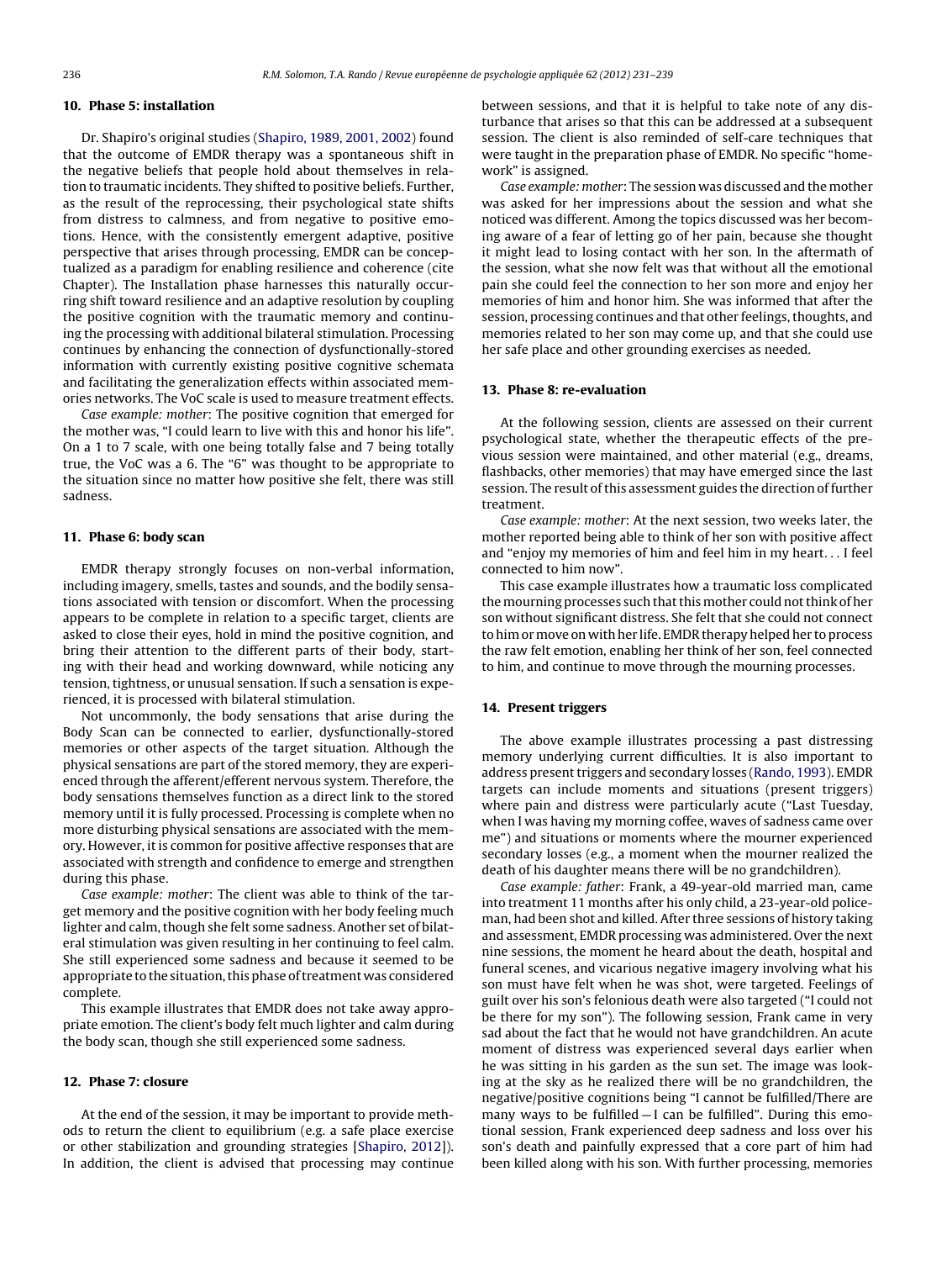of past fulfilling times came to mind. Along with tears, were feelings of happiness and pride. The session ended with him feeling proud of his son and in touch with the fulfillment his son had given him. He described that he may never have grandchildren, but what he had with his son will always be with him, and that is of primary importance. The next session, Frank described that he felt more balanced: He was very sad about losing the possibility of having grandchildren, the children of his son, but felt balanced with the connection to his son and that he had been a good father. These thoughts were reinforced with more processing. More sadness was expressed, and more proud moments and more feelings of what Frank called "a father's pride" were experienced. He said he may never have grandchildren, but he had a wonderful, fulfilling life as a father.

It has been said that with the loss of one's parents, you lose the past; with the loss of one's spouse, you lose the present; and with the loss of one's children, you lose the future. Frank was grieving the loss of having grandchildren (his future), along with the loss of his son. With processing, happy and proud memories of his son emerged resulting in Frank being more in touch with his fulfillment as a "proud father". Frank's identity as a father appeared to provide a balance for Frank's secondary loss of grandchildren.

An important aspect of mourning is the giving up of old (now unsuitable) attachments to the deceased and readjusting old assumptions and attachments to move adaptively into the new world without forgetting the old ([Rando,](#page-8-0) [1993\).](#page-8-0) EMDR processing can target painful and distressing moments where the attachment and difficulty in letting go is acutely felt(e.g., "I can no longer handle being in the garden because it reminds me she is dead, and I cannot give her up") and future templates (e.g., finding some positive meaning in gardening). The pain of relinquishing the old attachments may become apparent at each prong of the protocol, that is, when, processing past memories involving the deceased, initial painful memories that reflect the realization of the death, more recent painful moments, and in anticipating the future without the deceased. Often, EMDR processing of such difficult moments resolves in an adaptive manner, which includes healthy revisions of the assumptive world.

Case example: wife: Dorothy's husband was killed in an auto accident a year before she entered treatment. They had been married over 20 years. A highly accomplished professional, she now felt incompetent and unable to take care of herself. Her history revealed she had been very insecure when growing up due to a very critical mother. Her husband had been very supportive and accepting of her, enabling a significant increase in self-esteem. After processing traumatic moments including when Dorothy was notified of the death, situations where her belief, "I cannot take care of myself" were targeted. During the EMDR processing, she started describing how her husband had been the major encouragement in her life and helped her overcome her self-image problems. With her husband's support, she developed a strong sense of competence and self-esteem and was successful academically and professionally. With further processing, a new awareness emerged — since his death she had been afraid to be competent because it meant to her that she did not need him and would have to let him go. Hence, feeling incompetent and not able to care for herself was a way of keeping the relationship with her husband. After this realization, she was able to appreciate the meaning of the relationship with her husband, how much she had grown with him, and how frightened she was of letting him go. With more sets and further realization about how her insecurity was her way of coping with her fear of letting go, she was able to say, "I can start to take care of myself", which was installed as a positive cognition. Further sessions focused on issues related to her mother, as well as with her grief.

The loved one mirrors who one is, and is an important part of one's identity. It can be difficult to give up an old identity that included that loved one and redefine oneself in the world without that person. In this example, the surviving spouse's insecurity was a manifestation of her fear of letting go of her husband. The husband had been the major source of encouragement and self-esteem in her life. After he died, she felt very insecure and found it hard to care for herself, even though she was functioning at a high level personally and professionally. Her insecurity was a way of continuing to need her husband and maintain her attachment to him. This example also illustrates how past issues can again be triggered. Dorothy's insecurity also stemmed from unprocessed childhood memories. The death of the husband stimulated these memories stemming from childhood (e.g., a critical mother). Family of origin issues, combined with her unconscious desire to still need her husband and maintain her attachment, contributed to her present insecurity problems.

#### **15. Future templates**

Once past distressing experiences and present triggers are processed, coping ability and capacity to contend with future difficulties are dealt with by providing appropriate psycho-education and skills training and utilizing EMDR processing to provide a future template for adaptive functioning. This is helpful with the client coping with present stressors, as well as future anticipated difficulties. The future template involves having the client run a movie of coping with anticipated difficulties, and processing any tension, resistances, and blocks that may be present. Blocks or obstacles that arise during this time can be dealt with by further psychosocial education or doing further assessment or processing of past memories. Future templates can be particularly helpful in enabling the mourner to reinvest in the new life without the loved one. Indeed, as [Rando](#page-8-0) [\(1993\)](#page-8-0) points out, the emotional energy formerly directed toward preserving and maintaining the relationship with the loved one now must be reinvested elsewhere (such as in other people, activities, roles, goals, objects, hopes, beliefs, causes, pursuits, and so forth). The future template can be helpful to facilitate the mourner moving adaptively forward with a meaningful and productive life. The future template can be applied to facilitate "moving on", and to deal with fear and anxiety about engaging in new activities, pursuits, and relationships, and/or resuming one's life.

Case example: wife: Ann took a year off of work following the traumatic death of her husband. She started EMDR treatment four months after her loss. She addressed initial moments of traumatization (e.g., when she heard about the death), "stuck" points, and present triggers. Upon returning to work, she found that she could not concentrate as long as she used to. She got tired more easily, and could not complete her usual workload. She realized that this was normal and that she had to give herself time to build back up to her previous pace, but the drop in her efficacy was anxiety provoking. She felt inadequate and incompetent. First, a new schedule, more realistic expectations, and stress management strategies were discussed. EMDR therapy was utilized to target recent situations where she felt incompetent, with the processing resulting in a further appreciation of all she had undergone and a deeper respect for her present energy level. A future template, where she could see herself working at a reasonable pace and taking more frequent breaks, was helpful in alleviating her anxiety and deepened the permission she gave herself to work at a pace geared to her current energy level.

This example illustrates the difficulties a mourner may have adapting to life, even after the trauma of the loss and "stuck" points in mourning have been successfully dealt with. Processing present triggers, teaching new skills and perspectives, and provid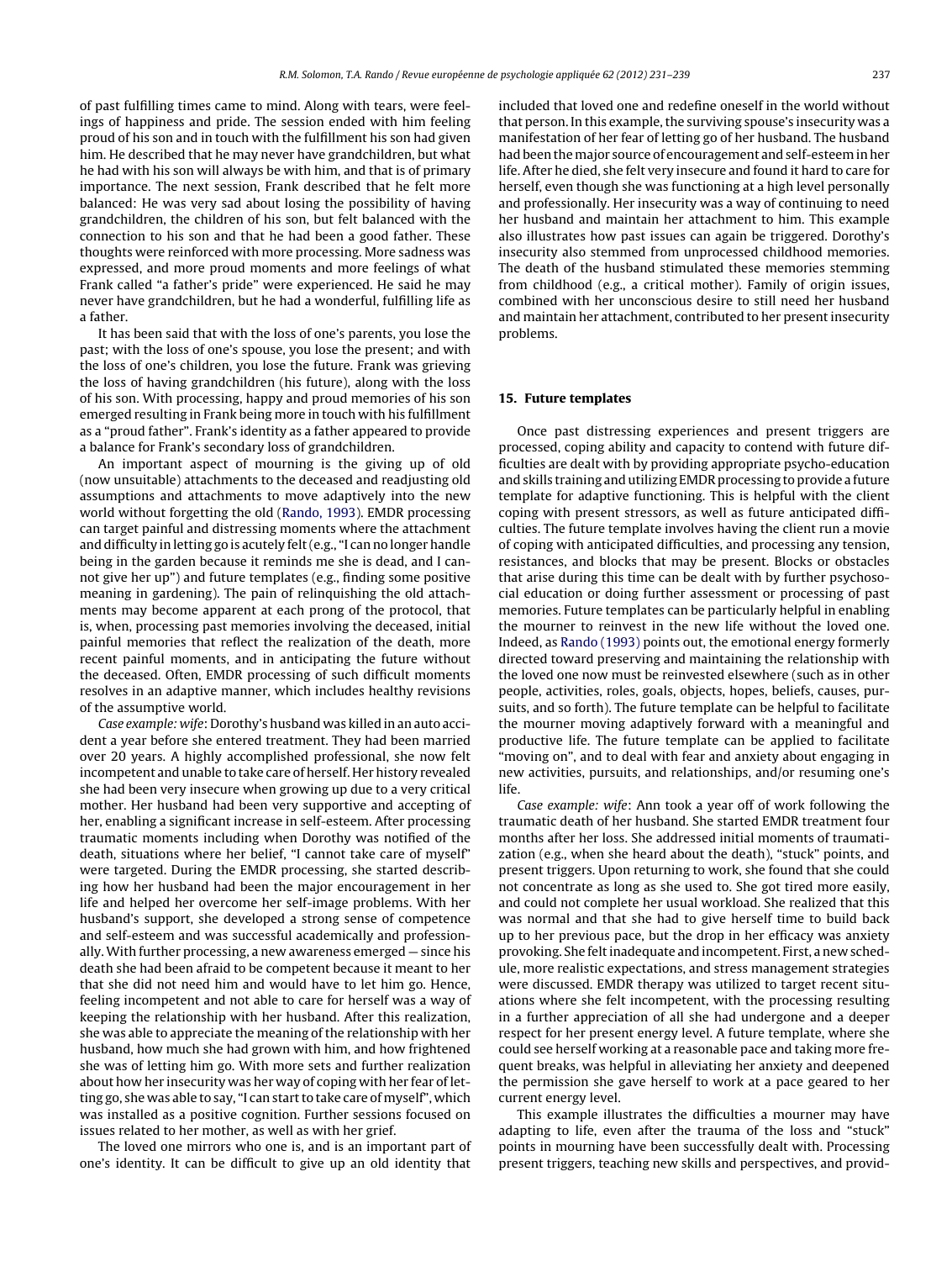<span id="page-7-0"></span>ing future templates can be helpful in facilitating readjustment to life.

## **16. Discussion**

EMDR is an integrative psychotherapeutic approach that has been shown to be effective with trauma. If we view trauma as a distressing situation that results in such significant distress that the experience becomes mal-adaptively or dysfunctionally stored, one can then see how EMDR applies suitably to a wide range of disorders. Indeed, [Mol,](#page-8-0) [Arntz,](#page-8-0) [Metsemakers,](#page-8-0) [Dinant,](#page-8-0) [Vilters-Van](#page-8-0) [Montfort,](#page-8-0) [&](#page-8-0) [Knottnerus,](#page-8-0) [2005](#page-8-0) have pointed out that life events can generate at least as many PTSD symptoms as traumatic events. Case studies have demonstrated successful EMDR treatment of depression (Bae, Kim, & Clark, 2008); anxiety disorders (Gauvreau & Bouchard, 2008); and problems as diverse as body dysmorphic disorder (Brown, McGoldrick, & Buchanan, 1997), phantom limb pain ([Russell,](#page-8-0) [2008\),](#page-8-0) olfactory response syndrome [\(McGoldrick,](#page-8-0) [Begum,](#page-8-0) [&](#page-8-0) [Brown,](#page-8-0) [2008\),](#page-8-0) and deviant sexual arousal ([Ricci,](#page-8-0) [Clayton,](#page-8-0) [&](#page-8-0) [Shapiro,](#page-8-0) [2006\),](#page-8-0) among others. Such issues have been resolved through the EMDR processing of core memories.

In this context, EMDR therapy also can be helpful in processing the experiences that can complicate grief and mourning. Mourning involves processes of accommodation and assimilation, as well as of reorientation and reinvestment. When trauma and or other significantly distressing experiences interfere with mourning, EMDR can be used to treat the dysfunctionally-stored memories, along with the associated distressing thoughts and painful feelings, to enable the client to progress through mourning processes. Our clinical experience over the past three decades is that EMDR has the potential to be useful with all forms of mourning, including traumatic or complicated mourning. This is because EMDR generically affords ways of processing thoughts and feelings that, despite differences in the content found in different types of mourning, are part and parcel of all types of mourning.

It must be explicitly recognized that EMDR is not a substitute for the therapist having appropriate knowledge of treatment frameworks for grief and mourning, or indeed for any clinical concern that person is treating. The timing, pacing, and utilization of EMDR is always determined by appropriate assessment of client needs and situation. In general, EMDR is appropriate when the client has the ability to lower his or her level of arousal(e.g., can utilize grounding exercises or safe place imagery); can stay present with disturbing emotions and thoughts (e.g., can talk about painful experiences without going into hypo-arousal or hyper-arousal); and has a stable psychosocial situation, externally as well as internally. Therefore, when used with grief and mourning, EMDR needs to be integrated within an overall therapeutic framework, with appropriate stabilization, provision of specialized psychosocial education relevant to loss, and clinician knowledge of the clinical dynamics pertinent to grief and mourning. While there certainly are many avenues and therapeutic modalities to address these processes, we believe that EMDR is particularly efficacious and efficient in what it can bring to the treatment of grief and mourning — the processing of disturbances that are dysfunctionally stored and/or resulting from unprocessed affect.

#### **17. Conclusion**

The death of a loved one can be very painful, generating a level of distress that interferes with the healthy assimilation and accommodation of the loss and appropriate reintegration into the new world without the deceased. EMDR therapy is an eight-phase treatment approach that views symptoms arising from experiences that are dysfunctionally stored, unable to process and be integrated into the

wider memory networks. The constant triggering of the memory is manifested as the painful images, emotions, thoughts, sensations, and beliefs associated with the loss. This easily triggered, dysfunctional, unprocessed memory also blocks access to other parts of the memory network. Therefore, the mourner experiences the pain of the loss and is prevented from experiencing the positive memories (and other adaptive information) associated with the loved one. EMDR treatment protocols target the painful experiences enabling the integration of the dysfunctionally-stored experiences, along with current situations and future templates. Upon successful completion of treatment, the mourner can then think of their loved one beyond the painful memories and continue to move unimpeded through the mourning processes.

#### **Disclosure of interest**

The authors declare that they have no conflicts of interest concerning this article.

#### **References**

- Andrade, J., Kavanagh, D., & Baddeley, A. (1997). Eye movement and visual imagery: a working memory approach to the treatment of post-traumatic stress disorder. British Journal of Clinical Psychology, 36, 209–223.
- American Psychiatric Association. (2004). Practice guideline for the treatment of patients with acute stress disorder and post-traumatic stress disorder. Arlington, VA: American Psychiatric Association.
- Bae, He, H., Kim, D., & Park, Y. C. (2008). Eye movement desensitization and reprocessing for adolescent depression. Psychiatry Investigation, 5, 60–65.
- Barrowcliff, A. L., Gray, N. S., Freeman, T. C. A., & MacCulloch, M. J. (2004). Eye movements reduce the vividness, emotional valence and electro dermal arousal associated with negative autobiographical memories. Journal of Forensic Psychiatry and Psychology, 15, 325–345.
- Bisson, J., & Andrew, M. (2007). Psychological treatment of post-traumatic stress disorder (PTSD). Cochrane Database of Systematic Reviews, 3, CD003388. [http://dx.doi.org/10.1002/14651858.CD003388.pub3](dx.doi.org/10.1002/14651858.CD003388.pub3)
- Bossini, L., Fagiolini, A., & Castrogiovanni, P. (2007). Neuroanatomical changes after EMDR in post-traumatic stress disorder. Journal of Neuropsychiatry and Clinical Neuroscience, 19, 457–458.
- Brown, K. W., McGoldrick, T., & Buchanan, R. (1997). Body dysmorphic disorder: seven cases treated with eye movement desensitization and reprocessing. Behavioural and Cognitive Psychotherapy, 25, 203–207.
- Chemtob, C. M., Tolin, D. F., van der Kolk, B. A., & Pitman, R. K. (2000). Eye movement desensitization and reprocessing. In E.A. Foa, T. M. Keane, & M. J. Friedman (Eds.), Effective treatments for PTSD: Practice guidelines from the International Society for Traumatic Stress Studies (pp. 139–155). New York: Guilford Press (333–335).
- Davidson, P. R., & Parker, K. C. H. (2001). Eye movement desensitization and reprocessing (EMDR): a meta-analysis. Journal of Consulting and Clinical Psychology, 69, 305–316.
- Department of Veterans Affairs and Department of Defense. (2004). VA/DoD Clinical practice guideline for the management of post-traumatic stress. Washington, DC: Veterans Health Administration, Department of Veterans Affairs and Health Affairs, Department of Defense. (Office of Quality and Performance publication 10Q-CPG/PTSD-04).
- Elofsson, U. O. E., von Scheele, B., Theorell, T., & Sondergaard, H. P. (2008). Physiological correlates of eye movement desensitization and reprocessing. Journal of Anxiety Disorders, 22, 622–624.
- Engelhard, I. M., van den Hout, M. A., Janssen, W. C., & van der Beek, J. (2010). Eye movements reduce vividness and emotionality of "flash-forwards". Behaviour Research and Therapy, 48, 442–447.
- Gattinara, P. C. (2009). Working with EMDR in chronic incapacitating diseases: the experience of a neuromuscular diseases center. Journal of EMDR Practice and Research, 3, 169–177.
- Gauvreau, P., & Bouchard, S. (2008). Preliminary evidence for the efficacy of EMDR in treating generalized anxiety disorder. Journal of EMDR Practice and Research, 2, 26–40.
- Hornsveld, H. K., Landwehr, F., Stein, W., Stomp, M., Smeets, M., & van den Hout, M. (2010). Emotionality of loss-related memories is reduced after recall plus eye movements but not after recall plus music or recall only. Journal of EMDR Practice and Research, 4, 107–112.
- Lansing, K., Amen, D. G., Hanks, C., & Rudy, L. (2005). High-resolution brain SPECT imaging and eye movement desensitization and reprocessing in police officers with PTSD. The Journal of Neuropsychiatry and Clinical Neurosciences, 17, 526–532.
- Lazrove, S., Triffleman, E., Kite, L., McGlasshan, T., & Rounsaville, B. (1998). An open trial of EMDR as treatment for chronic PTSD. American Journal of Orthopsychiatry, 69, 601–608.
- Levin, P., Lazrove, S., & van der Kolk, B. A. (1999). What psychological testing and neuroimaging tell us about the treatment of post-traumatic stress disorder (PTSD) by eye movement desensitization and reprocessing (EMDR). Journal of Anxiety Disorders, 13, 159–172.